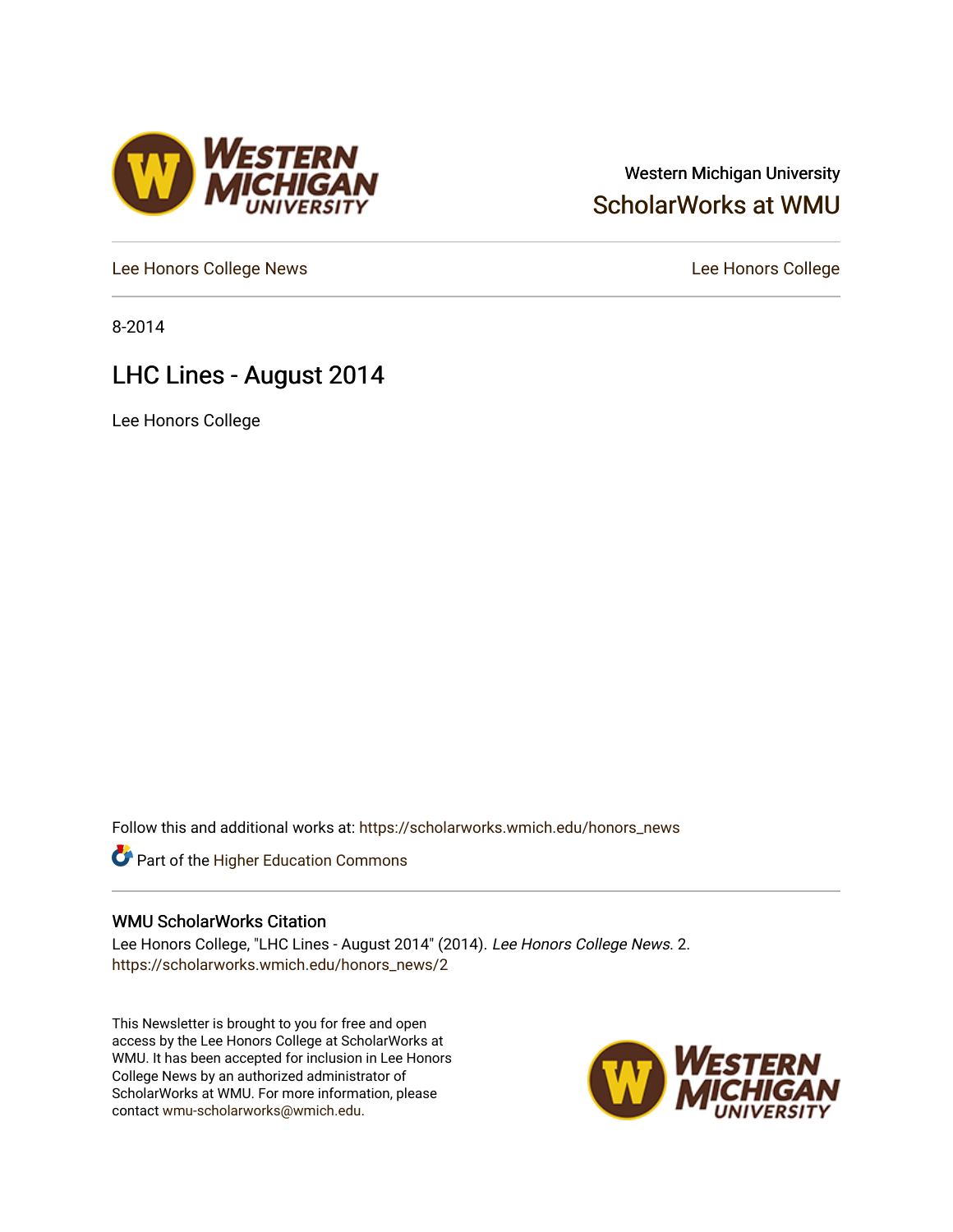LA newsletter for friends and alumni of the Lee Honors College at Western Michigan University **A newsletter for friends and alumni of the Lee Honors College at Western Michigan University**

**GREETINGS, FRIENDS AND ALUMNI!**



**AUGUST 2014**

It has been a terrific year in the Lee Honors College, thanks to a dedicated staff, wonderful alumni, and, of course, our outstanding students. We had over 700 students compete at the Medallion Competition in January and February, in spite of truly awful weather. Thank you to all who braved the cold to come and serve as group problem-Carla Koretsky, Dean solving observers. I hope that the winter Jane Baas, Associate Dean will be a little more cooperative next year!

We have now finished the incredibly difficult task of selecting 22 scholars from the talented group of competitors.

We finished orientation this summer, and we look forward to the arrival of nearly 350 honors college freshmen in late August. Thanks to those who could join us in helping these new students to feel at home at Western Michigan University by participating in our Fall Welcome "Table Talk," an evening of discussion focused on the university common read book, *Life of Pi* by Yann Martel. We also look forward to the author's visit to campus on October 23.

Our Lyceum Lecture Series continues this fall, with the theme "Engaged Global Citizenship," organized by Shaila Rao, Associate Professor of Special Education and Literacy Studies. The lectures are held every Wednesday at noon in the Lee Honors College lounge. They are free and open to anyone who would like to attend.

Please feel free to drop by the honors college when you are in Kalamazoo, or send us a note or email to let us know what you are up to.



I am just completing my first eight months as associate dean of the Lee Honors College and what a superb and scintillating eight months they have been! The current honors students I have met are among the most engaging, curious and delightful young people with whom I have ever worked in my long career in education. They are carrying on your tradition of excellence in ways that would

make you very proud. Now that we are fully staffed in the honors college, we are in a

better position to engage with you, and we encourage you to come back for a visit whenever you are near Kalamazoo. We recently held a reunion day for honors college students from the 1990s—filled with fun and frivolity for alums and their families. We've already been contacted by an alumnus from the 2000s about planning an event for those alumni and their families for Summer 2015. And what you may not know is that I am an honors college alumna from the 1970s, so I am particularly interested in reconnecting with any alumni from that time period.

We welcome you at any of our events and encourage you to suggest ideas for how you would like to be reconnected with us. You can also find us on Facebook with a brand new Lee Honors College Alumni group: *https:// www.facebook.com/groups/489465531 188146/?fref=nf* and follow us on Twitter *@LeeHonorsCol.*

Hope to see you soon at one of our events!

#### Jane Baas, Associate Dean

#### Carla Koretsky, Dean

# **S E L E C T E D F A L L 2 0 1 4 E V E N T S**

Common Read author Yann Martel discussing *Life of Pi*, WEDNESDAY OCT. 23, Miller Auditorium (Time TBA)

Leni Sinclair WEDNESDAY, OCT. 29. Lee Honors College lounge. 7:00 pm

Scholar Scare 5K SATURDAY, Nov. 1. Starts outside Lee Honors College. 10:00 am

Gordon Henry THURSDAY, Nov. 13. Lee Honors College lounge. 7:00 pm

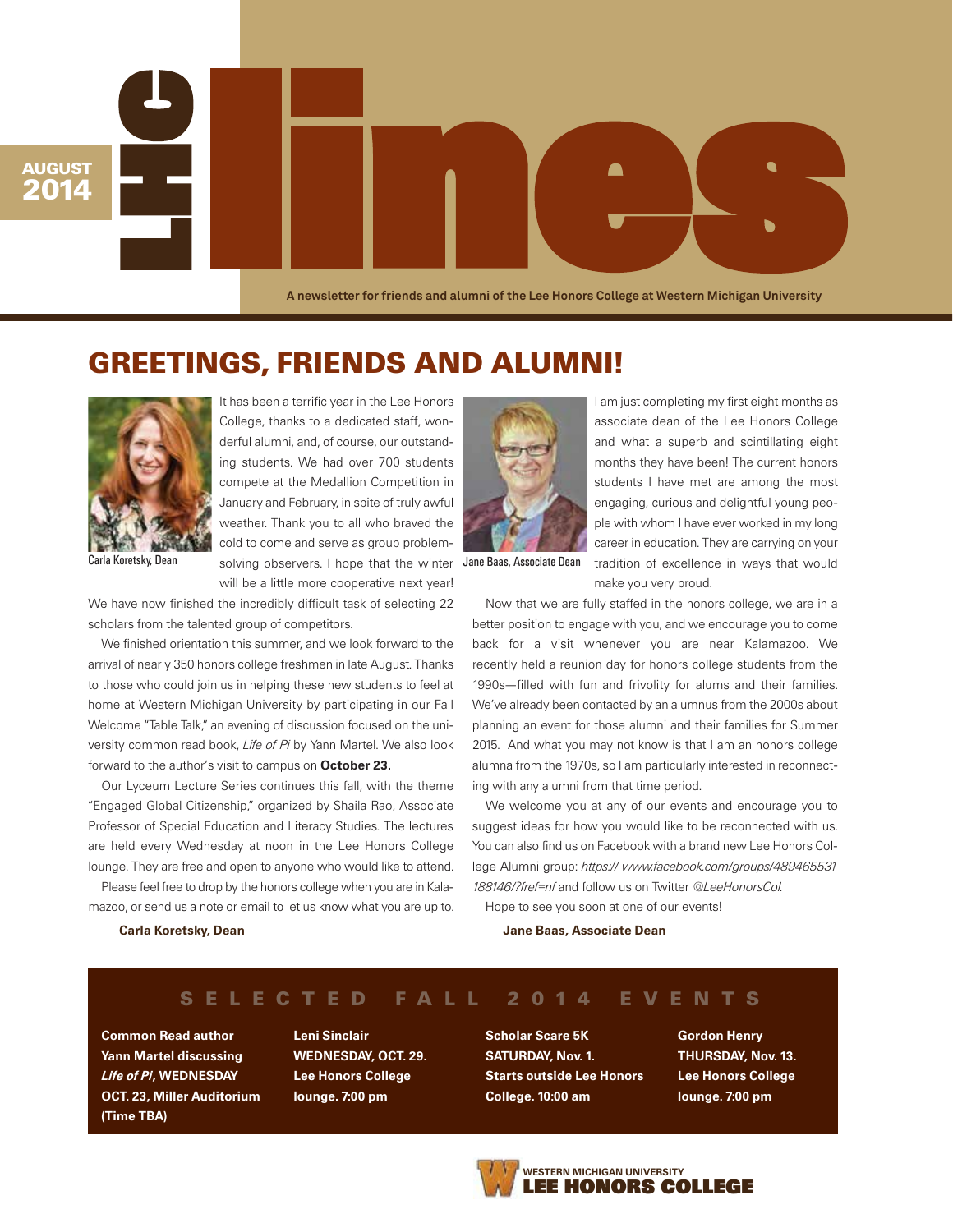# ALUMNI NEWS

# **CREATING A LEGACY**

O'Melveny & Myers LLP has a long history of practicing law and has earned a strong reputation in one of the largest economy and leading technology states—California. In November 2014, a Western Michigan University graduate hopes to add to that history as he creates a legacy of his own.

Matt Bahleda (2011) is a graduate of WMU's College of Arts and Sciences and the Lee Honors College. He graduated *summa cum laude* and studied political science and philosophy. Bahleda was initially interested in WMU because he wanted to follow in his brother's footsteps, but made the decision to attend because of the wonderful opportunity WMU offered. At WMU he knew he could pursue an

education in a great environment with professors that would help him achieve his goals.

Bahleda was accepted to the University of Michigan Law School and received his Juris Doctor degree in May 2014. Throughout law school, he focused heavily on his education and earned a position as an intern for the Department of Justice in Southern California for the summer of 2012. After his positive experiences on the West Coast, he applied strictly to law firms in California and has found a home as an associate with O'Melveny & Myers.

Bahleda credits the faculty and staff of Western Michigan University with making his success a possibility and now, a reality. (Adapted from *wmu.edu*)





# **HONORS GRADUATE NAMED DISTINGUISHED WMU ALUMNUS**

Donald G. Southwell (BA '73), of Wayne, Ill., is currently chairman of the board of Kemper Corp. (former Unitrin), one of the nation's leading financial services providers specializing in insurance for families and small businesses. He has been the director of the company since 2002, has served as Chairman of the Board since 2010, and has served as President and CEO since 2006. Southwell previously served as President of Prudential Insurance & Financial Services and Chairman of the Prudential Property

and Casualty Company.

In 2009, Southwell received the Department of Mathematics Outstanding Alumni Award. He is a member of the WMU President's Circle, a Fellow of the Society of Actuaries, a Chartered Life Underwriter, and a Chartered Property and Casualty Underwriter. He is also a loyal supporter of the Grand Traverse Regional Land Conservancy. Southwell holds a Bachelor of Arts in Mathematics from WMU and was a member of the Lee Honors College.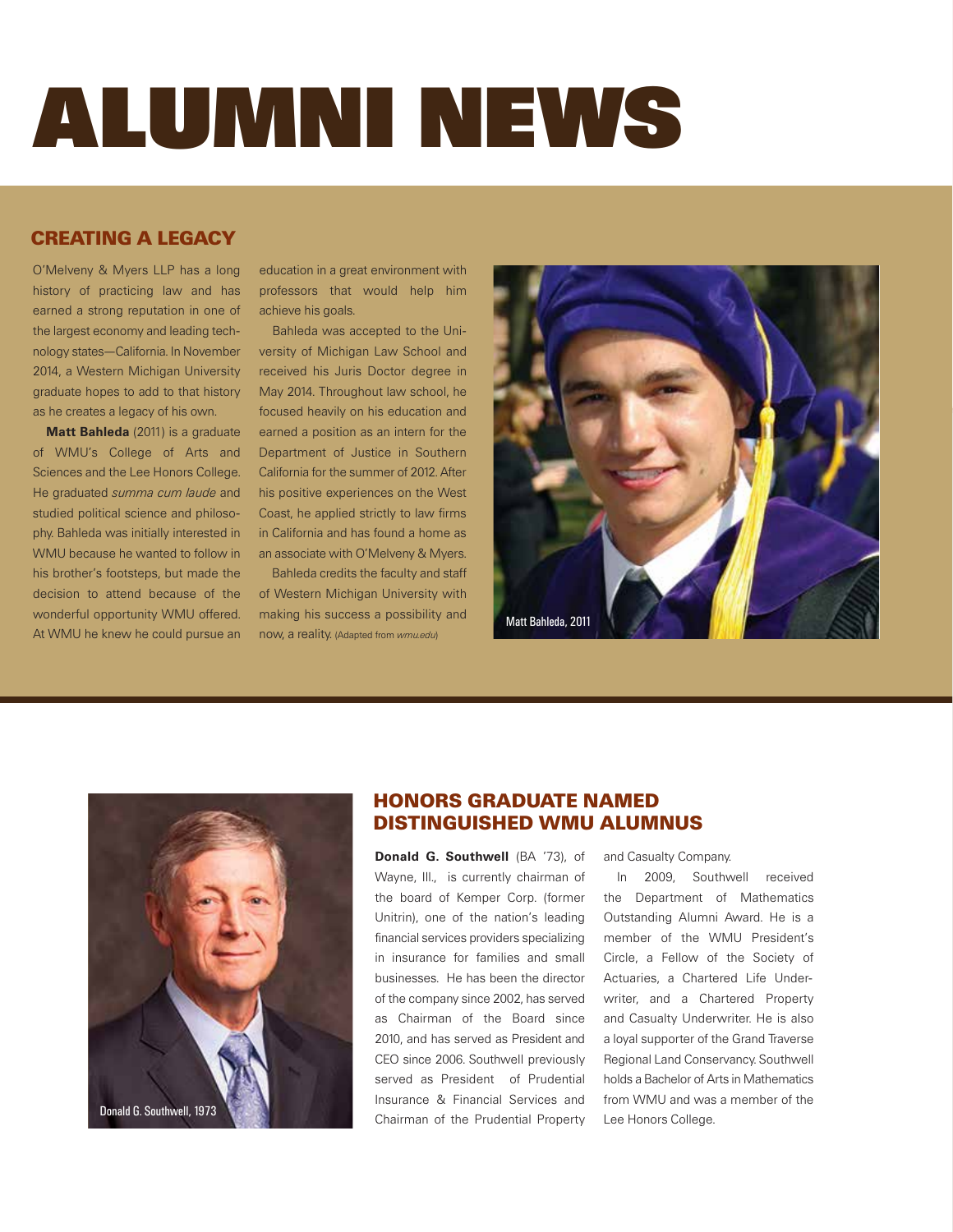

# **ANTHONY HELMS AWARD**

Anthony Helms, Assistant Director, Academic Advising, recently

received an award for "Excellence in Chinese" from the Department of World Languages and Literatures. Helms has been studying Mandarin for the past year. "It's a great honor to earn this award," Helms says. "I'm glad to have the continued opportunity to learn and grow in ways that help expand my potential here at the honors college."

# **LHC STAFF**

**Carla Koretsky, Dean** carla.koretsky@wmich.edu

Jane Baas, Associate Dean jane.baas@wmich.edu

**Scott Friesner, Faculty Specialist** scott.friesner@wmich.edu

**Anthony Helms, Assistant Director,** Academic Advising anthony.p.helms@wmich.edu

**Devin Jordan, Communications** devin.l.jordan@wmich.edu

**Kelly Schultz, Dual Enrollment Advisor** kelly.schultz@wmich.edu

**Fareed Shalhout, Advising Graduate** Assistant, honr-grad2@wmich.edu

**Tina Smith-Balanda, Finance Analyst** tina.smith-balanda@wmich.edu

**Jennifer Townsend, Administrative** Assistant, jennifer.townsend@wmich.edu

**Ashleigh Watson, Academic Advisor** ashleigh.watson@wmich.edu

**Molly Wiener, Advising Graduate** Assistant, honr-grad@wmich.edu

### **Contact**

Lee Honors College Western Michigan University Kalamazoo MI 49008-5244 (269) 387-3230 www.wmich.edu/honors/



# **NEW ADVISOR ASHLEIGH WATSON**

Ashleigh Watson is the newest advisor in the Lee Honors College. She received her BA from WMU and is currently pursuing an MA in Family and Consumer Sciences and a graduate certificate in Alcohol and Drug Abuse Counseling. Prior to joining the honors college, she worked in International Admissions and Services at WMU as an admissions and retention counselor. Always an advocate for social change and inclusion, she was recently awarded a Diversity, Equity and Inclusion Assessment Grant in hopes to increase enrollment of minority and international students in the Lee Honors College.

Ashleigh resides in Kalamazoo, MI with her husband, Michael, their son, Miles and dog, Omega. She is an active member of Zeta Phi Beta Sorority, Incorporated, Rho Theta Zeta Chapter. She enjoys cooking, shopping and relaxing at home.

# STAFF NEWS

# **KORETSKY WINS GEOCHEMICAL SOCIETY'S DISTINGUISHED SERVICE AWARD**

Dr. Carla Koretsky, dean of the Lee Honors College and Professor of Geosciences at Western Michigan University, was awarded the Geochemical Society's Distinguished Service Award. The award recognizes and documents outstanding service to the Geochemical Society and/or the geochemical community that greatly exceeds the normal expectations of voluntary service to the Society. Dr. Koretsky was recognized for her long-running contributions both as co-editor of *Geochemical News* from 2001-2008 and for her service to the Goldschmidt Student Travel Grant program. The award was presented in June 2014 at the Goldschmidt Conference—the prime forum for all recent developments in Geochemistry and related fields—in Sacramento, CA.

The Department of Geosciences at Western Michigan University is renowned nationally and internationally for scientific investigation and quality education. Dr. Koretsky, who earned her PhD from Johns Hopkins University, is a professor of aqueous geochemistry and biogeochemistry in addition to her role as dean of the Lee Honors College. Her scientific work seeks to integrate field, laboratory and modeling studies of mineralwater-biological interactions near the Earth's surface. Recently, her student research team has worked to develop thermodynamic models to quantify metal adsorption on natural and mineral assemblages. Her research group also studies the influence of road salt on urban lake biogeochemistry.

Koretsky's research has been supported by the American Chemical Society Petroleum Research Fund, the Department of Energy, the National Science Foundation and the Office of Naval Research.

"Winning this award was a complete surprise and a true honor," Koretsky says.

# **COMINGS AND GOINGS**

The Lee Honors College says goodbye to two of its graduate assistants this year. Precious Majors graduated with a master's in Higher Education and Student Affairs after having served as an advising graduate assistant for the past two years. Becky De Oliveira, doctoral associate for communications who served the Lee Honors College for one year, is moving with her family to Boulder, CO where she will finish the last year of her PhD in English Education. We also welcome two new graduate assistants-Fareed Shalhout, who will work as an advising graduate assistant, and Devin Jordan, a PhD Counseling Psychology doctoral associate, who will take over communications.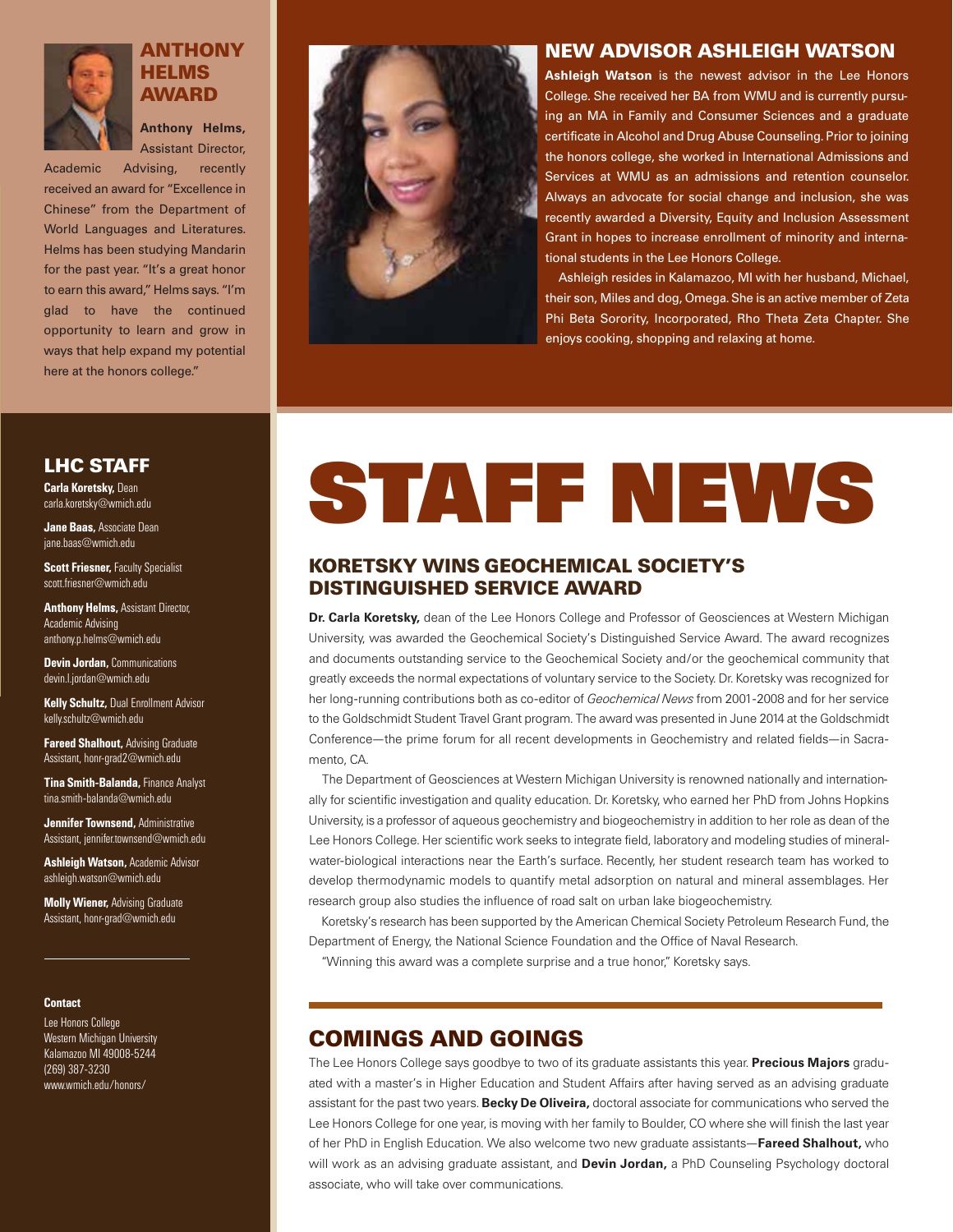# **STUDY IN THE STATES HONORS COLLEGE STUDENTS VISIT TEXAS**

Dr. Derrick McIver, assistant professor of management at Western Michigan University's Haworth College of Business, believes in hands-on experiential learning. "I always think it is more effective to be a guide, and it is a better learning experience when students are forced to solve a problem and find an answer," he says.

The twelve honors students who participated in this year's Study in the States course "The Texas Tour," had many opportunities to search for their own answers and to get involved in direct learning. "Look it up!" Dr. McIver repeatedly told students when they asked for background information on various companies they were planning to visit. "If we just provide answers all the time we are robbing students of a valuable learning experience," he says.

McIver, a native of Canada, developed a passion for Texas while completing his MBA at Texas A & M in Corpus Christi, and his PhD at the University of Texas at San Antonio. "I thought showing students everything Texas has to offer—in terms of business, culture and service learning would be great," he says. The trip—now undertaken for two years running—has proven popular with students. It combines business networking opportunities with professionals in the corporate world—primarily WMU alumni contacts—with cultural experiences and service learning opportunities.

In addition to visits to the corporate headquarters of prominent Texas companies such as Dell, C.H. Guenther & Sons, USAA and Statoil, students also visited a Toyota assembly line, an H.E.B. grocery store and Capital Factory—a collective supporting Internet start-ups. The students offered service to the communities they visited, walking dogs for the Animal Defense League of Texas in San Antonio, and helping to complete the construction of a house for Habitat for Humanity in Austin. They also took a tour of Haven for Hope, a campus comprised of more than 70 organizations devoted to providing services to the homeless in San Antonio. While students worked hard, there were also numerous opportunities to enjoy the unique culture of Texas. They visited the Alamo and the Riverwalk in San Antonio, had a traditional Texas barbecue meal and spent an evening exploring Austin's famous Sixth Street—even stopping to watch the bats fly out from under Congress Bridge at dusk!

Study in the States was first established by the Lee Honors College in the summer of 2012. Students enrolled in these courses complete an intensive 1-2 week travel experience with a small group of their peers and an expert WMU faculty member. Students are only required to pay the

course tuition; the honors college has committed to paying all travel expenses (i.e., airfare, ground transportation, lodging, meals and incidentals) for every student enrolled in every Study in the States course. These courses can also be used to satisfy general education requirements. This summer, the honors college also offered Garbage in Gotham, taught by Dr. Sarah Hill (Anthropology & Environmental Studies) in New York City, and Vues d'Afrique, taught by Dr. Vincent Desroches (World Languages and Literatures) taught in Montreal at the African Film Festival.

Honors college doctoral associate Becky De **Oliveira** acted as a driver and chaperone on the Texas Tour trip. She notes, "I was so impressed with the level of planning Dr. McIver put into every aspect of this trip. We were on the go constantly—and it was wonderful! The students had so many opportunities to learn and experience new things, and so did I. I would have loved an opportunity like this when I was an undergraduate."

Honors college student Matt Olivier agrees. "This trip was amazing. I had fun and I learned so much at the same time."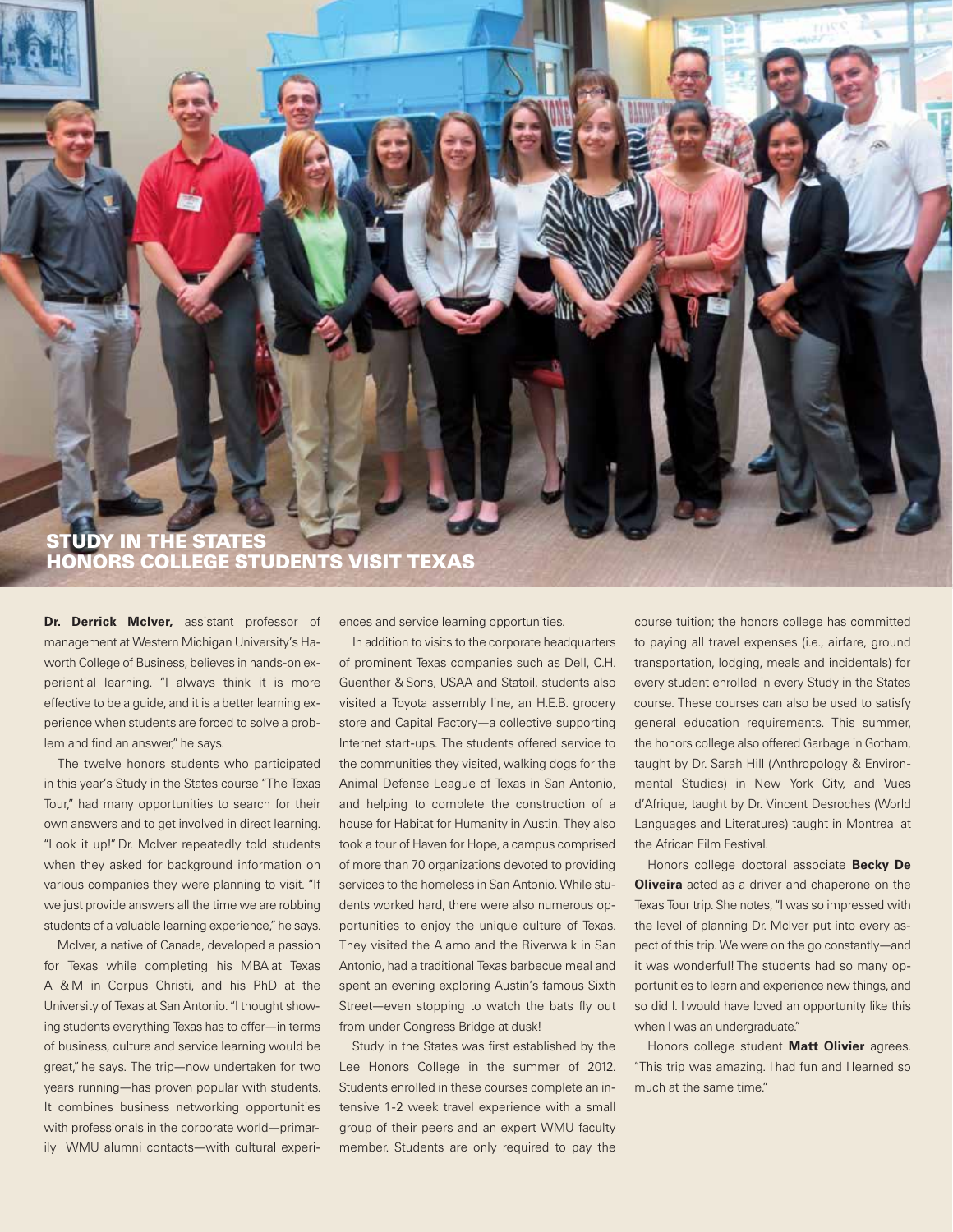# **KATHRYN DOCHERTY LAB RESEARCH**

Sustainable advances in chemistry seek to improve the chemicals used in our everyday lives so that they pose less of a hazard to human and environmental health. In particular, designing novel chemicals that can easily be broken down by the microorganisms that reside in wastewater treatment facilities is of critical importance for preventing the release of emerging pollutants into the aquatic environment.

Dr. Kathryn Docherty, a microbial ecologist in WMU's Department of Biological Sciences, is investigating the ability of the bacteria in the Kalamazoo Water Reclamation Plant to degrade a suite of chemicals that could be used as "greener" replacements for the more hazardous solvents traditionally used in industrial practices. Docherty's research team for this project is unique because it consists entirely of undergraduate researchers preparing their honors theses for WMU's Lee Honors College, as well as an interdisciplinary collaboration with Drs. Blair Szymczyna and Andre Venter in the Department of Chemistry. Results of their experiments have shown that the microbial communities present in wastewater treatment aeration tanks vary based on the time of year that the sample is collected, as well as the geographical location of the plant. This variation can influence whether a newly engineered chemical will degrade, but can also be beneficial for isolating particular bacteria that are able to break down particular compounds.

A manuscript describing the scientific findings of this work is in preparation, and will include three WMU undergraduate co-authors: Barbara Buehler (WMU Class of 2013), Steven Aiello (WMU Class of 2014) and Katherine Walker (WMU Class of 2015).

# NEWS

### **MAURICE WASHINGTON NAMED NEWMAN CIVIC FELLOW**

Maurice Washington was recently named a 2014 Newman Civic Fellow. He was one of 197 communityengaged students hailing from 36 states, DC and Mexico to receive this honor. Nominated by college and university presidents, these student leaders represent the next generation of civic leaders. Through service, research and advocacy, Fellows are making the most of their college experiences to better understand themselves, the root causes of social issues, and effective mechanisms for creating lasting change. In addition to other activies, Maurice has made a real difference by sharing his experience of overcoming various barriers to success with middle school students.

### **GRADUATE ENCOURAGES WOMEN IN ENGINEERING**

It may have taken Fernanda Pereira an extra year to earn her cap and gown, but the chemical engineering major made use of her time at Western Michigan University.

As an incoming freshman in the fall of 2009, Pereira started her college career at WMU as a member of the Lee Honors College.

The Medallion Scholar didn't hesitate to jump into the college experience. She joined the Society of Women Engineers (SWE) her freshman year, and began by coordinating events with local Girl Scouts, such as Engineer for a Day.

"[Engineer for a Day] is where [younger girls] come in to the College of Engineering and we do activities with them to show them engineering's not all about cars. There's all these different kinds [of engineering], and it's not just black-and-white or just for boys," Pereira said. "It's a lot of fun."

In her sophomore year, Pereira became vice president of SWE and then president her junior year. For her senior year, Pereira has been helping the group as they pass on responsibilities to the incoming SWE leadership.

The Society of Women Engineers has two main

goals. "Our first goal is to help girls have a support system in engineering so that they stick with it and see there's other girls in it too, and it's okay. The second is to encourage younger girls to get into engineering," Pereira said.

In addition to the honors college and SWE, Pereira is also a member of Tau Beta Pi, an honor society for engineers. While at WMU, Pereira has dedicated a lot of time to internships. Her first internship was in 2011 with the Dow Chemical Company in Newark, DE. Pereira found this internship while at an SWE conference in Florida, where she had the chance to attend career fairs.

From there she interned at Perrigo as a production engineer from January to September of 2011. Pereira then took a year off school to continue her internships. She returned to the Dow Chemical Company, this time for internships in Pittsburg, CA, Freeport, TX and Midland, MI.

"The scariest part of graduating will be adjusting to a different type of life. Right now, you go to class, you work on projects, you know what's expected of you to get an 'A'. But in a job, what's an 'A'?" said Pereira.



Once she graduates, Pereira will be working at the Dow Chemical Company as a process engineer. (*Erin White, News Reporter,* Western Herald)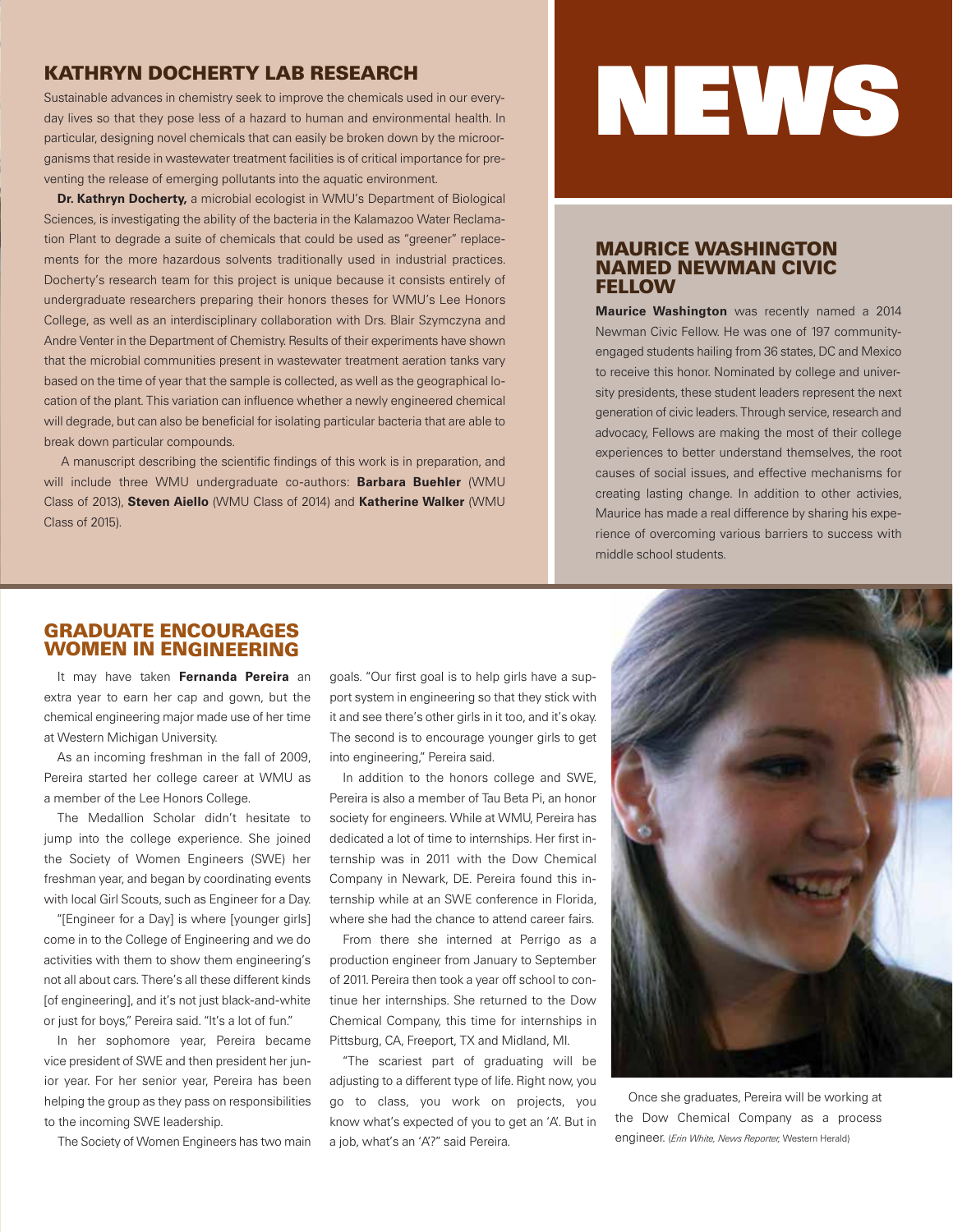# **SECOND ANNUAL SCHOLAR SCAMPER**

The honors college enjoyed a good turnout for the second annual Scholar Scamper which took place on a cold but sunny Saturday morning—April 5, 2014. The 5k run/walk raises money for honors college studentenrichment programs, Study Abroad and Study in the States, and is a fun and family-friendly event.

The third Lee Honors College-sponsored fun run will take place on **November 1, 2014**—and has been re-imagined as a Halloween-themed "Scholar Scare" (see accompanying ad for registration details). Participants are encouraged to wear Halloween costumes and prizes will be awarded for both traditional agegroup and timed categories as well as costumes. Join us for a fun Saturday morning! "We hope to see lots of families!" says Carla Koretsky, dean.





## **CONGRATULATIONS 2014 GRADUATES!**

On Friday, April 25, 2014, the Lee Honors College recognized and honored our academically high-achieving students who have distinguished themselves by completing all of the requirements of the honors college. State Representative Sean McCann, who delivered the keynote address, challenged graduates to take leadership in the world, and to give younger students the same kind of support they've received during their academic careers. Four students received trophies for best thesis presentations. These were: Talal Almaghlouth, Civil Engineering; Emily Diekema, Speech Pathology & Audiology; Hilary Kerkstra, Aviation Maintenance; and Katie Bajorek, Nursing.

The staff of the Lee Honors College wishes our students continued great success in all of their future endeavors. Congratulations, graduates!

# *LAUREATE* **LAUNCH**

Editor of the 2014 *Laureate,* Nichole Burchette (above, second from right), with sponsor **Becky Cooper** (right), as well as staff and contributors, celebrated the launch of the 13th edition. The celebration was held in the honors college lounge on Monday, April 14 with public readings and recognition of all contributors. This is the first year that the *Laureate*, a literary journal for undergraduates of all majors sponsored by the Lee Honors College, has been published online. You can check it out at: *tinyurl.com/laureate2014*



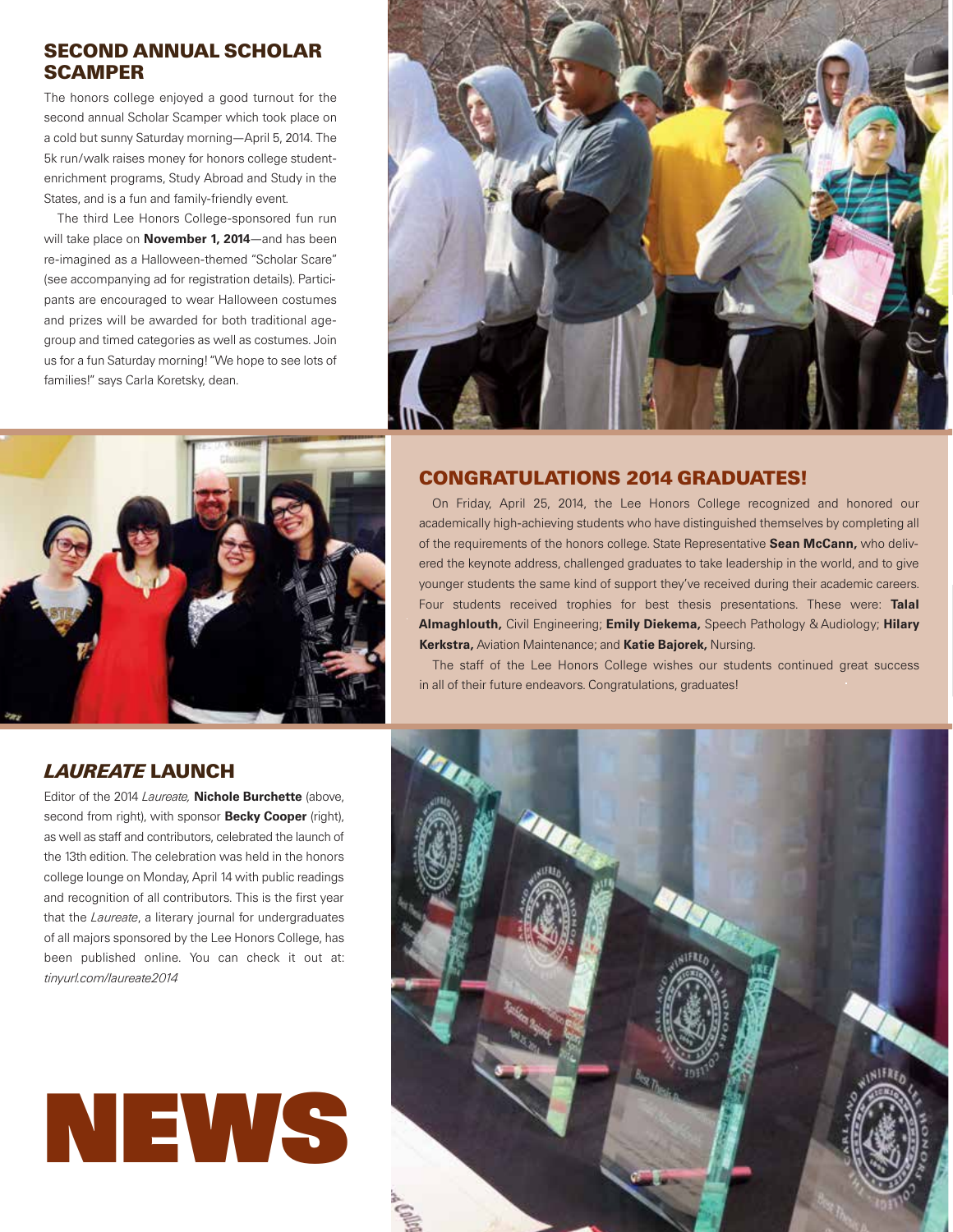

**Halloween-themed 5K Fun Run/Walk November 1, 2014**



# LEE HONORS COLLEGE WESTERN MICHIGAN UNIVERSITY



### **General Race Information**

- Wear your Halloween costume!
- Start in front of the Lee Honors College.
- 1K Fun Run 9:30 am (FREE for ages 10 and under).
- $\bullet$  5K Run/Walk 10:00 am.
- Awards for best costumes!
- Awards ceremony immediately following the race.
- For the safety of all participants, please no pets.

#### **Registration Information**

- Pre-register by October 30, 2014 at 5:00pm WMU Students \$10/Public \$20.
- Race day registration: November 1, 2014 from 8:00 am to 9:15 am: WMU students \$15/Public \$25.

\*A reduction of \$2 per registration will be made for members of the Kalamazoo Area Runners.



# **Online registration: tinyurl.com/scholarscare**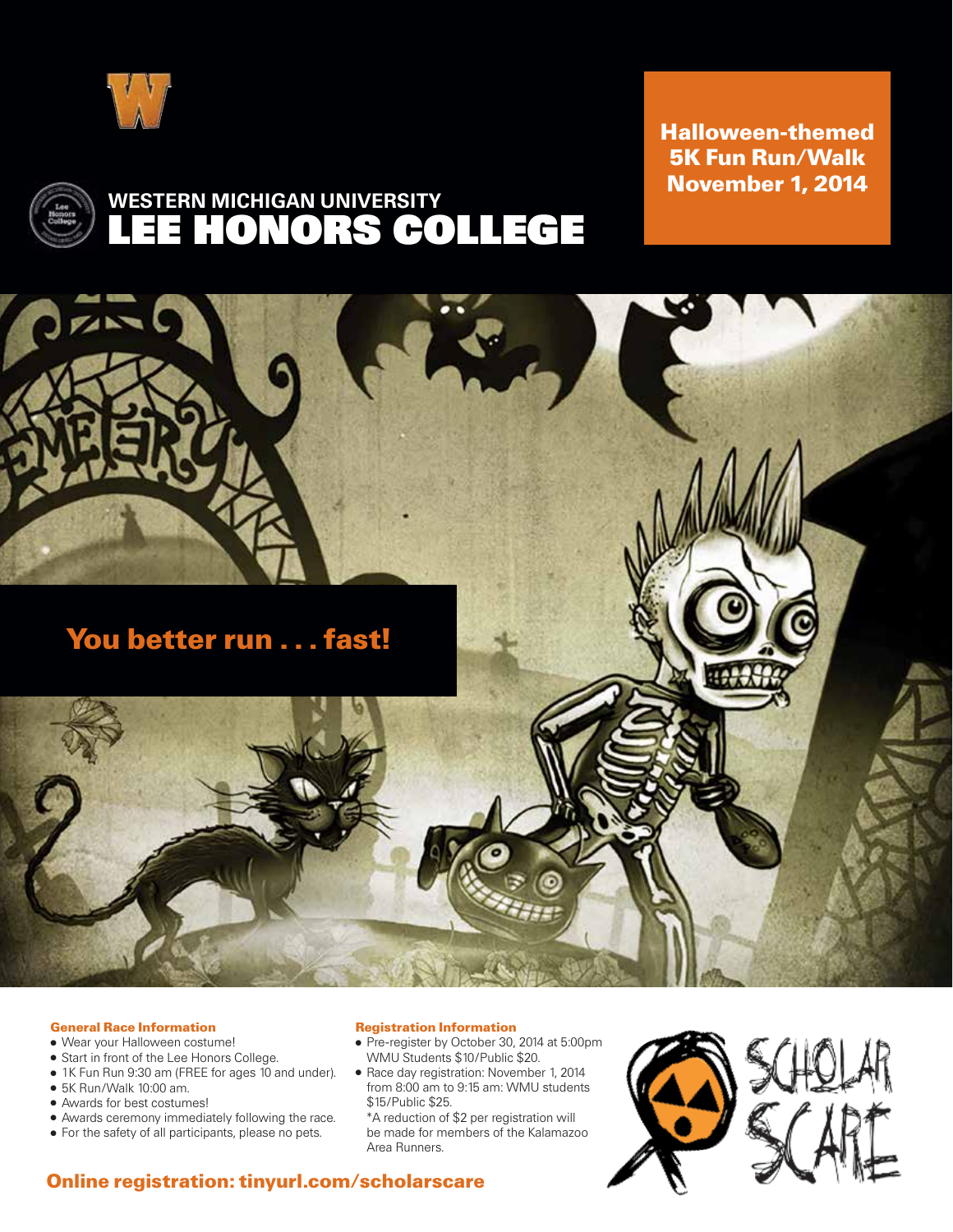### **LEE HONORS COLLEGE WISH LIST**

Contributions of time and funds from our friends and alumni help us support and expand new opportunities for our talented honors students. If you would like to provide financial support, here are some of our top priorities:

- **Student Travel Scholarships:** We would like to create an endowment (\$10K or more) to support students who travel to national or international venues to present scholarly and creative work. Costs on average range from \$500 to \$2,500 per student for travel, registration and lodging.
- **Study in the States:** We would like to create an endowment (\$10K or more) to support our Study in the States program. The per student cost is approximately \$1,000-2,000 for each trip.

We also welcome contributions for honors student study abroad, Medallion Scholarships and the *Laureate*. To make a contribution, visit *mywmu.com* and make sure to designate your gift to the Lee Honors College. In addition, we welcome in-kind contributions. If you can help our students by providing mentoring, internship or employment opportunities, or by volunteering (e.g. at the Medallion Competition, the Scholar Scare 5K, or the Thesis Celebration) please let us know!



## **MEDALLION SCHOLARS REUNION 2014**

On Friday, April 4, 2014, the Lee Honors College hosted the first ever all Medallion reunion event. All current and alumni Medallion Scholars were invited to a fun evening of socializing, reminiscing and meeting one another in the beautiful Lee Honors College lounge. President Dunn, Provost Greene, Dr. Koretsky and Dr. Andreadis (emeritus honors college dean) were all in attendance. Alumni Medallion Scholar Todd Hufford gave heartfelt remarks regarding his experiences as a Medallion Scholar and challenged the more than 400 Medallion Scholar alumni to raise \$400,000 to endow a new Medallions' Medallion Scholarship. Dr. Koretsky commented that "the event was an incredible opportunity for current students to meet and get to know former Medallion Scholars, and, of course, it was a great time for alumni Medallion Scholars to return to the honors college." We look forward to another all Medallion reunion to be held in spring 2015.

## **23 INCOMING STUDENTS WIN \$50,000 MEDALLION SCHOLARSHIPS**

Twenty-three freshmen have won coveted Medallion Scholarships to begin their studies at Western Michigan University this fall. Valued at \$50,000 each over four years, Medallion Scholarships provide a significant merit-based award for students starting college, and competition is fierce.

Some of this year's incoming scholars received a WMU Presidential Medallion Scholarship, a WMU Foundation Medallion Scholarship or a Dean's Medallion Scholarship, while others received awards that bear the names of their scholarships' donors or the individuals for whom the scholarships were established.

The 2014 recipients were announced in June. The students were selected after competing for the awards in the 31st annual Medallion Scholarship Program Competition held during January and February sessions at WMU. Invitations to compete were based on a combination of high grade point averages and ACT scores, and were extended to students who had applied to WMU by Dec. 6, 2013.

A total of 738 seniors from across Michigan and the United States participated in this year's competition. The daylong event included essay writing and a group problem-solving activity for the students as well as activities for the participants' parents.

The 51 top-performing competitors returned to campus and were interviewed as finalists for the Medallion Scholarship, with 23 ultimately being selected to receive the honor.

In addition to the \$50,000 monetary award, Medallion Scholars become members of WMU's Lee Honors College. The college, one of the oldest honors programs in the nation, enhances the undergraduate learning experience by providing such benefits as smaller class sizes, individualized academic advising and a freshman mentoring program.

The finalists not awarded Medallion Scholarships were offered a top-tier scholarship worth \$6,000 over two years, and all of the remaining competitors were offered a one-time scholarship worth \$3,000.

This year's Medallion Scholars have an average ACT score of 31 and an average grade point of 4.23; eight of them come from underrepresented or minority groups. They will begin their studies at WMU in the fall and are scheduled to graduate during the 2017-18 academic year.

For more information about the Medallion Scholarship Program, visit *wmich.edu/medallion* or contact WMU's Christopher Voss at christopher.voss@wmich.edu or (269) 387-2051.

2014-15 MEDALLION SCHOLARSHIP RECIPIENTS: Alexandrea Arabia Iranae Davis, Olyvea N. Davis, Stephanie George, Natalie M. Burdick, Bethany H. Hansen, Caitlin A. Wiley, Edward A. Mulford, Yessica Garcia, Ryan M. Snoeyink, Spencer J. Henning, Kari J. Timmer, Gregory Thomas Johnson, Jessica J. Graves, Stephani L. Walters, Brook I. VanBruggen, Kendall A. Miller, Susanne Mary Ellen Crum, Thomas T. Steele, Sarah M. Piper, Clayton B. Carter, Brendan J. Sapato, Carly J. Crusius, Andrew D. Kathan.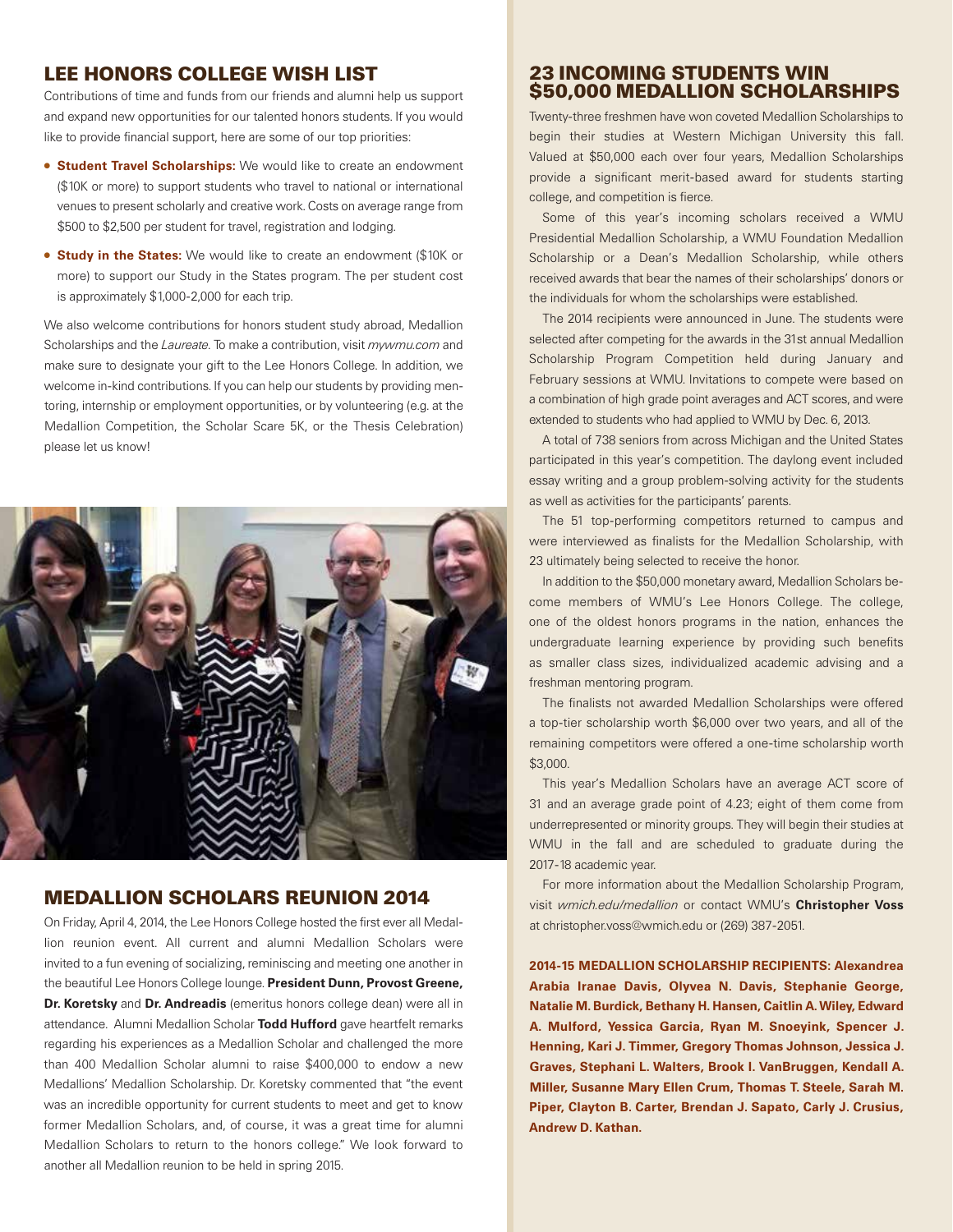



Read your copy of *Life of Pi* by Yann Martel over the summer. Participate in a lively discussion of the book during Fall Welcome. MONDAY AUGUST 25, 2014 (8-10PM). Bernhard Center Ballroom. Make new friends and enjoy refreshments!

Yann Martel will visit WMU on October 23, 2014 to present a talk titled, "Healing Journeys: Crossing the Pacific, Dealing With Trauma" at Miller Auditorium.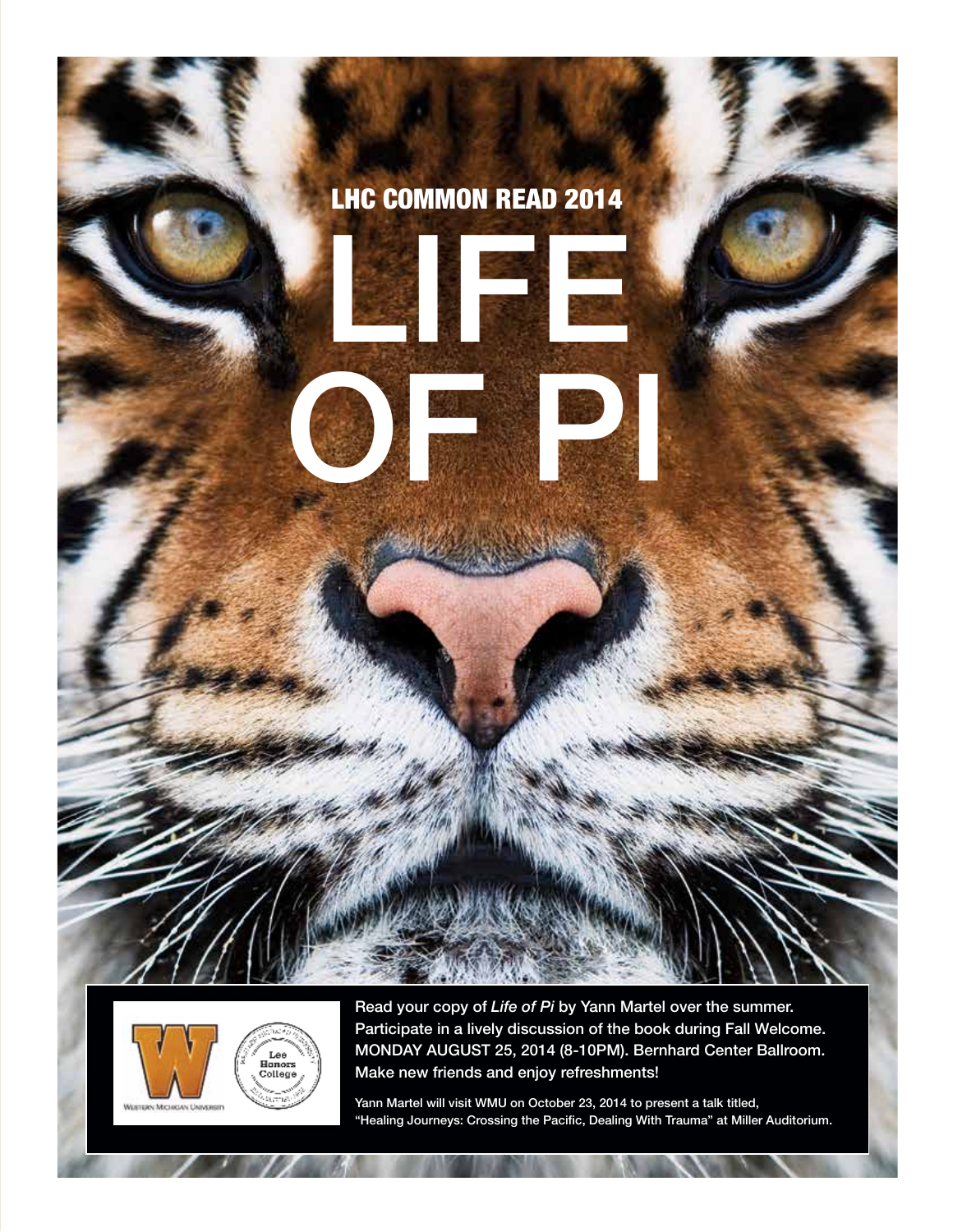# **KEEP IN TOUCH**

We would love to know where you are and what you have been doing since graduation. Please take a moment to provide the following information and return it to us by mail—or complete a short survey online at *https://wmich.edu/honors/alumni/update/*

| Name    |              | Year graduated |
|---------|--------------|----------------|
|         |              |                |
| Address |              |                |
|         |              |                |
| City    | <b>State</b> | Zip code       |
|         |              |                |
|         |              |                |
| Email   |              | Telephone      |

Recent accomplishments/professional activities/personal milestones

Are you willing to be contacted via email by current honors students who are interested in your career path? Yes/No

If yes, what topics/areas are you comfortable discussing?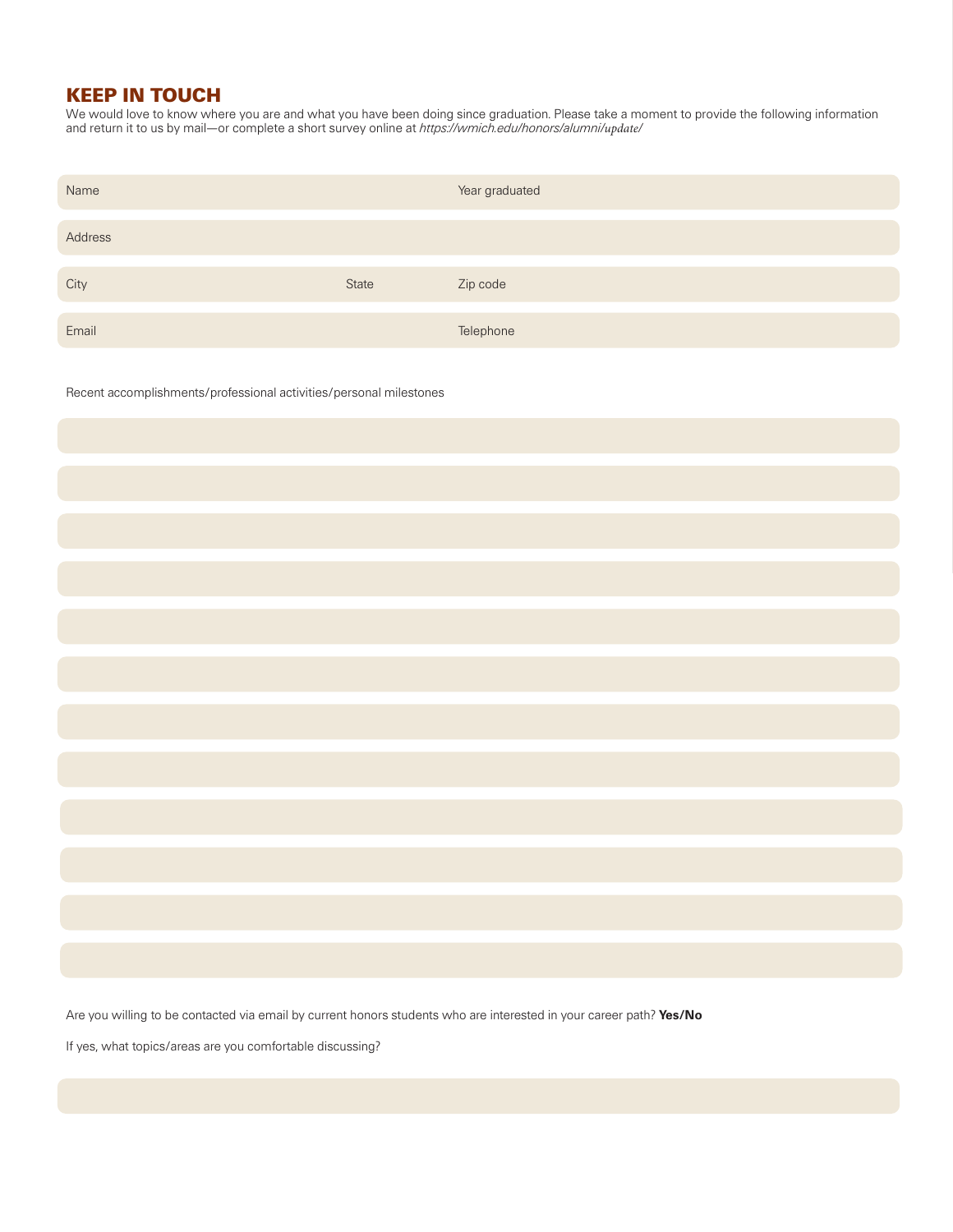# **HOMECOMING OPEN HOUSE** Are you returning to campus for WMU's Homecoming October 24-26?

Plan to stop by the Lee Honors College for a visit any time between 3 and 5 pm on Friday, October 24. We'll have refreshments on hand, as well as staff and current students to greet you and provide facility tours, including a guided tour of our new Leni Sinclair photography exhibit by Faculty Specialist Scott Friesner.

Come by to see what's new, and what is just as you remember it. We'd love to see you, hear your latest news and be part of your Homecoming plans!



September 10, 2014 (12-1pm) How Did I Become an Engaged Global Citizen? Said M. Abubakr, PhD, Chemical and Paper Engineering.

September 17, 2014 (12-1pm) The Need for Cross-Cultural Perspectives in Family and Human Service Programs. Bryce Dicky, MS, Family and Consumer Sciences.

September 24, 2014 (12-1pm) Music as an Instrument of Diversity. Gwendolynn Rose, DMA, School of Music.

October 1, 2014 (12-1pm) Challenges of Promoting Academic Diversity and Inclusiveness for Global Citizens of the 21st Century Sisay Asefa, PhD, Department of Economics.

October 8, 2014 (12-1pm) Divided Societies: Roots of Conflict and Pathways to Peace. James Butterfield, PhD, Political Science.

October 15, 2014 (12-1pm) Culturally Responsive and Globally Engaged Health Services in a Diverse World Yvette D. Hyter, PhD, Speech Pathology and Audiology.

October 22, 2014 (12-1pm) Queer Theory in Practice: What is it and How Does it Work? Jill Hermann-Wilmarth, PhD, Teaching, Learning and Educational Studies.

October 29, 2014 (12-1pm) An Invitation to Question Whiteness and Privilege. Susan V. Piazza, PhD, Special Education and Literacy Studies. November 5, 2014 (12-1pm)

Learning With the World: Why International and Domestic Students Make Good Bedfellows. Michelle Metro-Roland, PhD, Haenicke Institute for Global Education.

November 12, 2014 (12-1pm)

Reading Diverse Texts: Exposure to Diverse Perspectives Maria Selena Protacio, PhD, Special Education and Literacy Studies.

November 19, 2014 (12-1pm) Dual Citizenship from <sup>a</sup> Pottawatomi Perspective Jodie Palmer, MA, Teaching, Learning and Educational Studies.

December 3, 2014 (12-1pm)

Disability, Handicap, Disorder, Impairment: Global Perspectives Shaila M. Rao, PhD, Special Education and Literacy Studies.